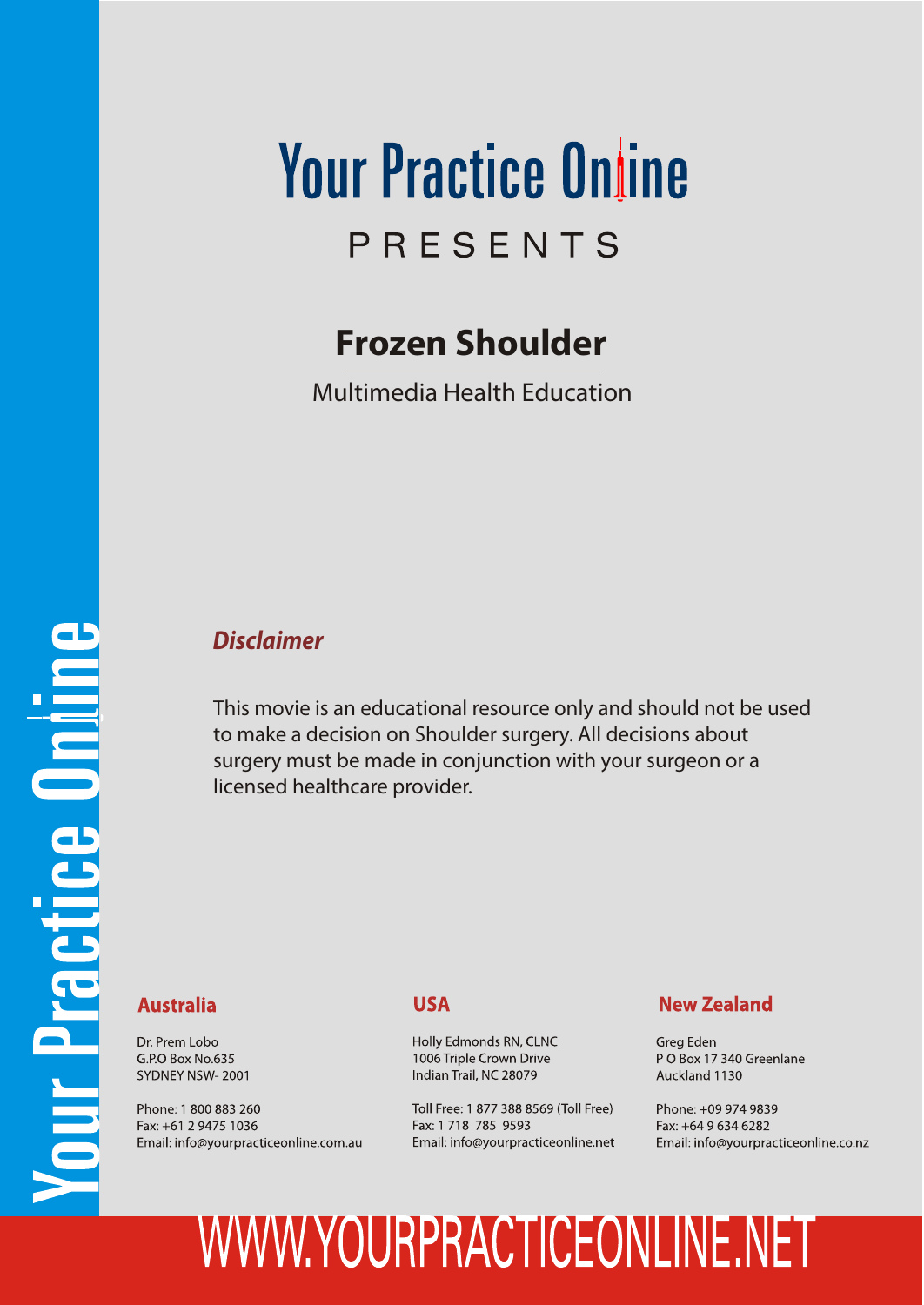#### MULTIMEDIA HEALTH EDUCATION MANUAL

TABLE OF CONTENTS

| <b>SECTION</b>     | <b>CONTENT</b>           |  |
|--------------------|--------------------------|--|
|                    |                          |  |
| 1. Introduction    |                          |  |
|                    | a. The Shoulder Joint    |  |
| 2. Frozen Shoulder |                          |  |
|                    | a. Introduction          |  |
|                    | b. Causes                |  |
|                    | c. Symptoms              |  |
|                    | d. Treatment Options     |  |
|                    |                          |  |
| 3. Procedure       |                          |  |
|                    | a. Procedure             |  |
|                    | b. Post-Op Recovery      |  |
|                    | c. Rehabilitation        |  |
|                    | d. Risks & Complications |  |
|                    |                          |  |
|                    |                          |  |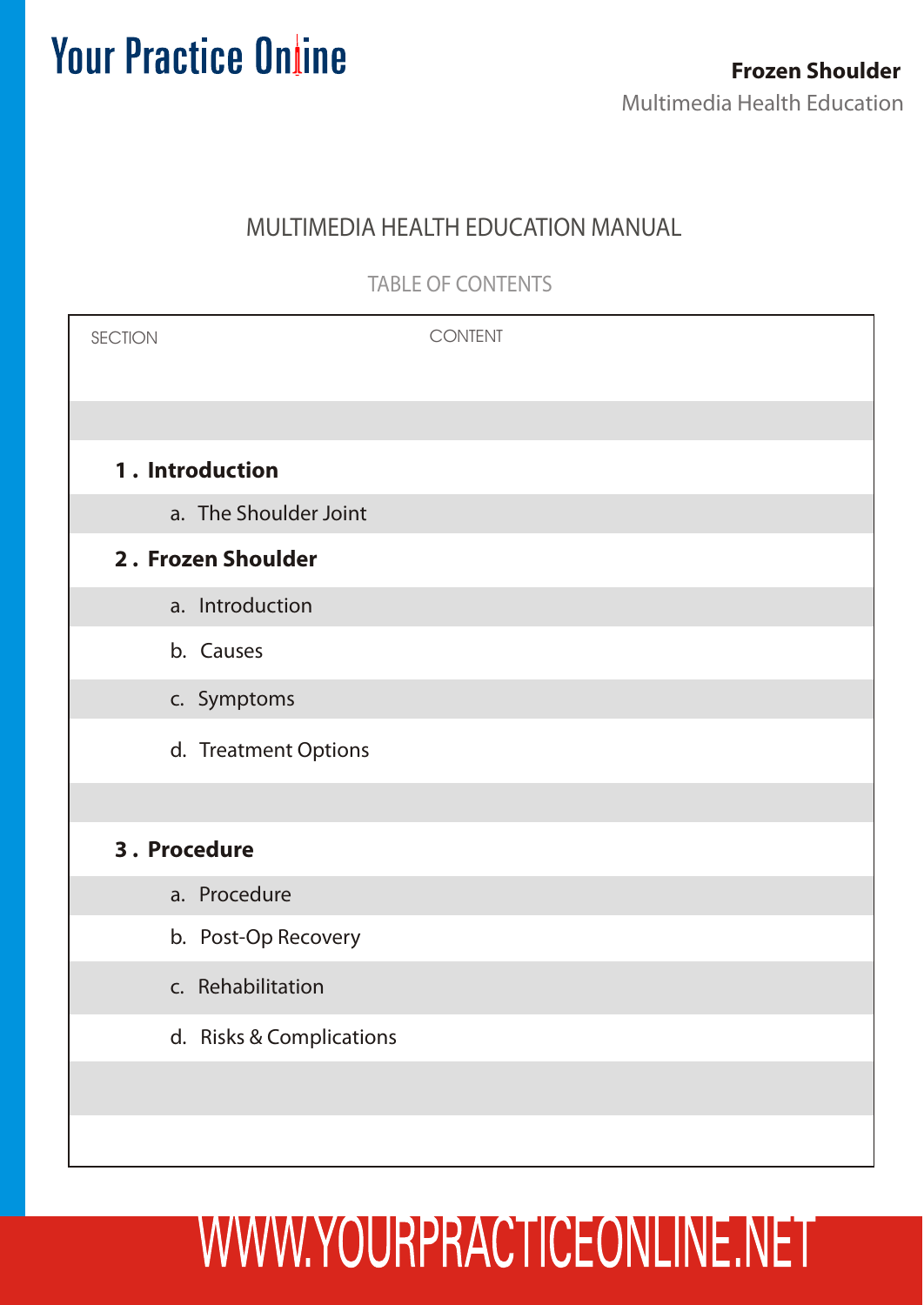#### INTRODUCTION

The information in this presentation has been intended to help consumers understand the structure and function of anatomical components and take charge of Orthopaedic health. The animated surgeries and procedures should help you understand arthroscopic procedures and help you to make a decision.

Also, it explains the risks, complications and provides guidelines for living with surgeries, conditions and procedures.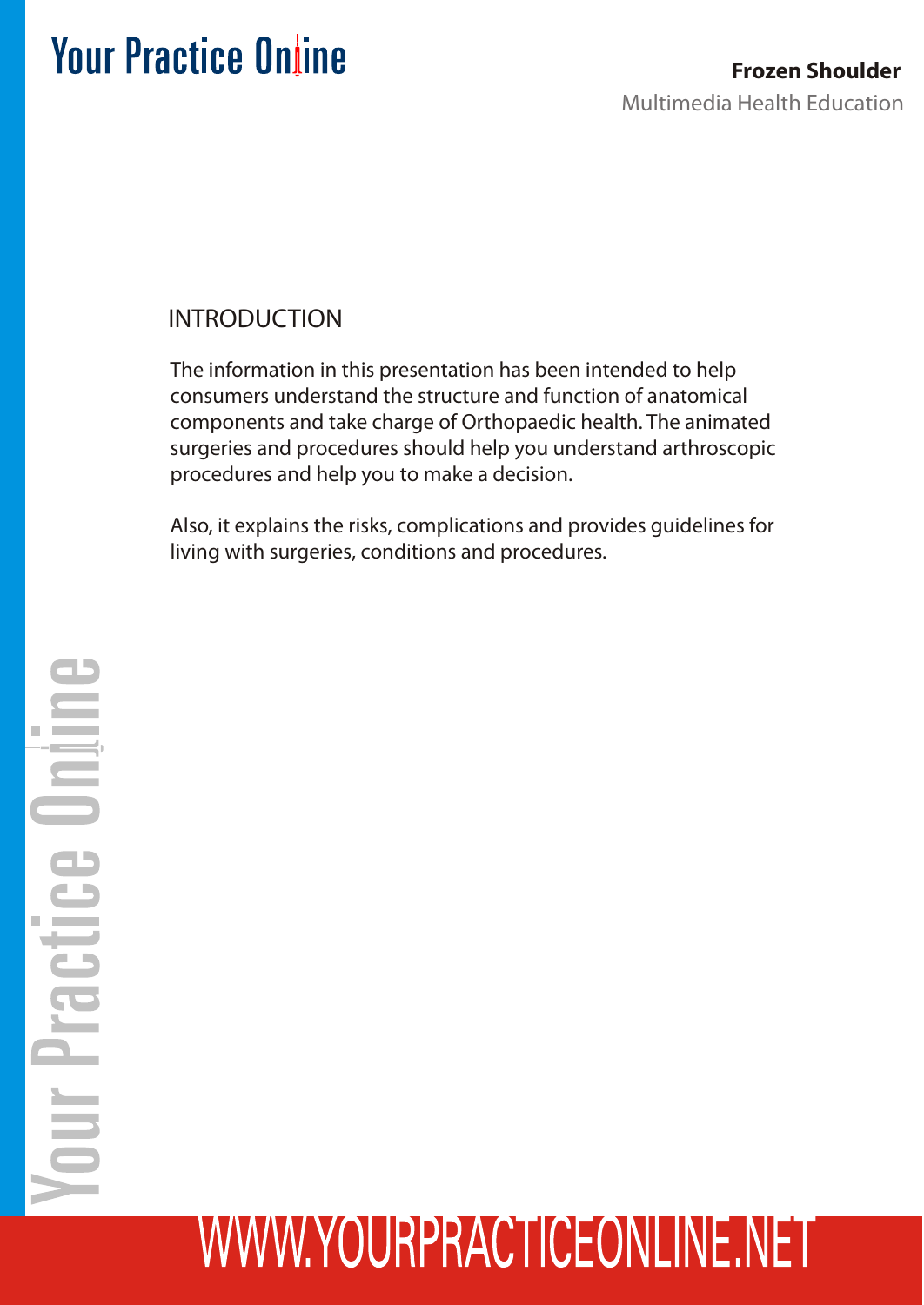#### **Frozen Shoulder**

Multimedia Health Education

**Unit 1:** Introduction

#### The Shoulder Joint

Shoulder is a "ball-and-socket" joint. A "ball" at the top of the upper arm bone (the humerus) fits neatly into a "socket," called the glenoid, which is part of the shoulder blade (scapula).

The cartilage cushions the joint, and allows the bones to move on each other with smooth movements. This cartilage does not show up on X-ray, therefore you can see a "joint space" between the head of the upper arm bone (Humerus) and Glenoid socket of the shoulder blade (Scapula).

#### Anatomy

Shoulder is a 'ball-and-socket' joint. A 'ball' at the top of the upper arm bone (the humerus) fits neatly into a 'socket', called the glenoid, which is part of the shoulder blade (scapula).

Three bones, the collarbone (clavicle), the shoulder blade (scapula), and the upper arm bone (humerus) come together to form the shoulder joint.

*(Refer fig.1)*

#### Humerus

Provides attachment to muscles of the upper arm. The humoral head forms the ball of the ball-and-socket shoulder joint.

*(Refer fig. 2 )*

#### Scapula

Scapula (shoulder blade) is a flat, triangular bone providing attachment to the muscles of back and neck.

*(Refer fig. 3 )*







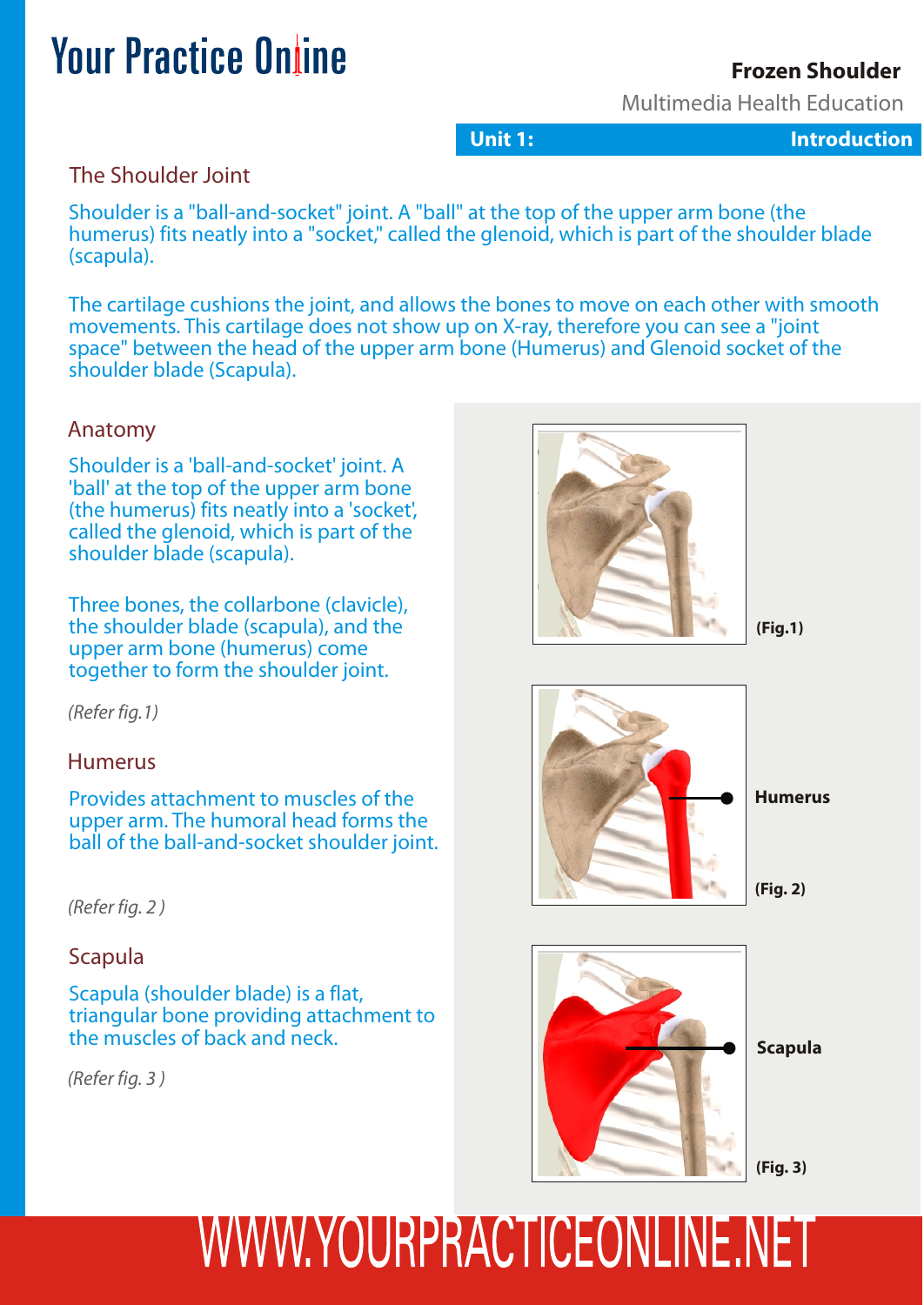#### **Frozen Shoulder**

Multimedia Health Education

#### Clavicle

The clavicle is an S-shaped bone that connects the shoulder girdle to the trunk. It maintains the shoulder in a functional position with the axial skeleton and allows varied arm positions in sports.

In addition to its structural function, the clavicle protects major underlying nerves and blood vessels as they pass from the neck to the axilla.

*(Refer fig. 4 )*

#### Coracoid process

The coracoid process is the extension of the Scapula (Shoulder Blade) around the shoulder joint at the front.

*(Refer fig. 5 )*

#### Acromion

The acromion is the extension of scapula (shoulder blade) around the shoulder joint at the rear to form a roof.

This is also called the acromial process.

*(Refer fig. 6 )*







**Acromion**

**(Fig. 6)**

## WWW.YOURPRACTICEONLINE.NET

#### **Unit 1:** Introduction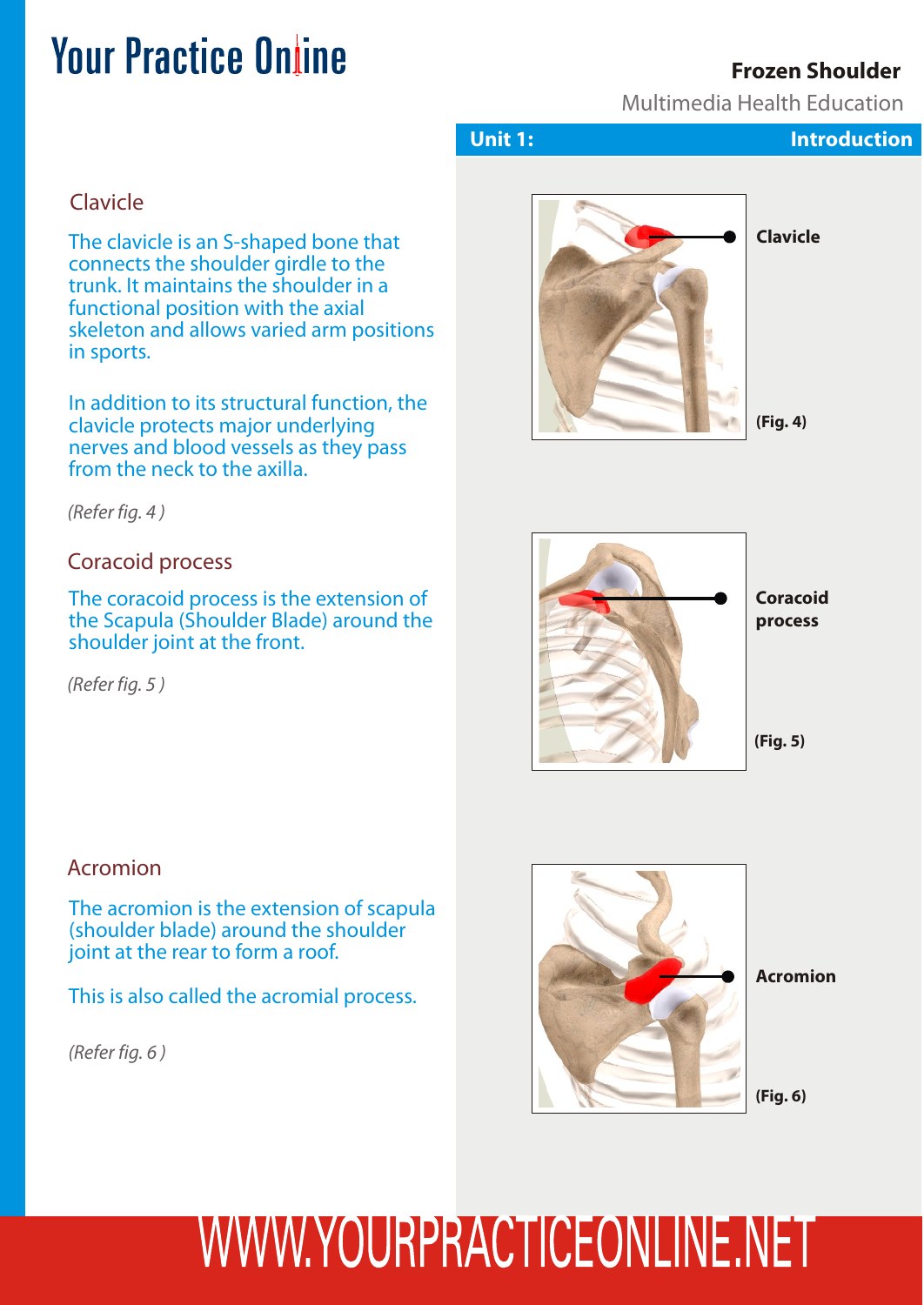#### **Frozen Shoulder**

Multimedia Health Education

Glenoid

Glenoid is the depression at the end of scapula that forms the socket of balland-socket shoulder joint.

*(Refer fig. 7 )*



**(Fig. 7)**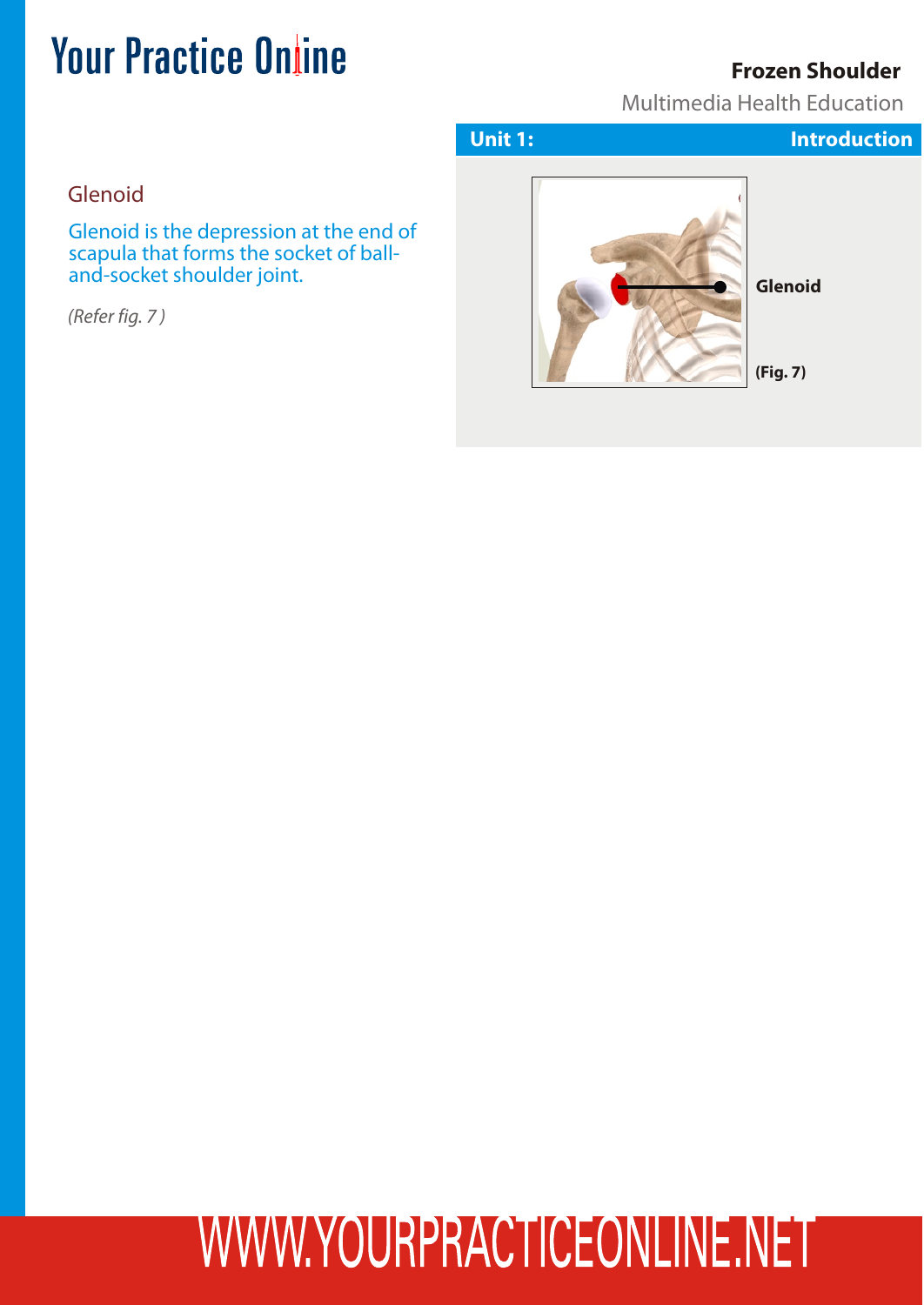#### **Frozen Shoulder**

Multimedia Health Education

**Unit 2: Frozen Shoulder** 

#### Introduction - Frozen Shoulder

Frozen shoulder, also called adhesive capsulitis is a condition characterized by pain and loss of motion in shoulder joint.

- It is more common in women than men.
- More commonly affects left shoulder than right.

#### Difference between the normal and frozen shoulder



#### Causes

Often the exact cause of Frozen shoulder is not known. It is most commonly associated with diabetes and a few other endocrine diseases.

FROZEN SHOULDER IS NOT ASSOCIATED WITH ARTHRITIS OR CANCER.

#### Symptoms

Frozen shoulder symptoms are variable and may start with:

- Severe pain in the affected shoulder and
- Gradual loss of movement

Many times patients will describe their shoulder as becoming increasingly stiff and painful over a period of time.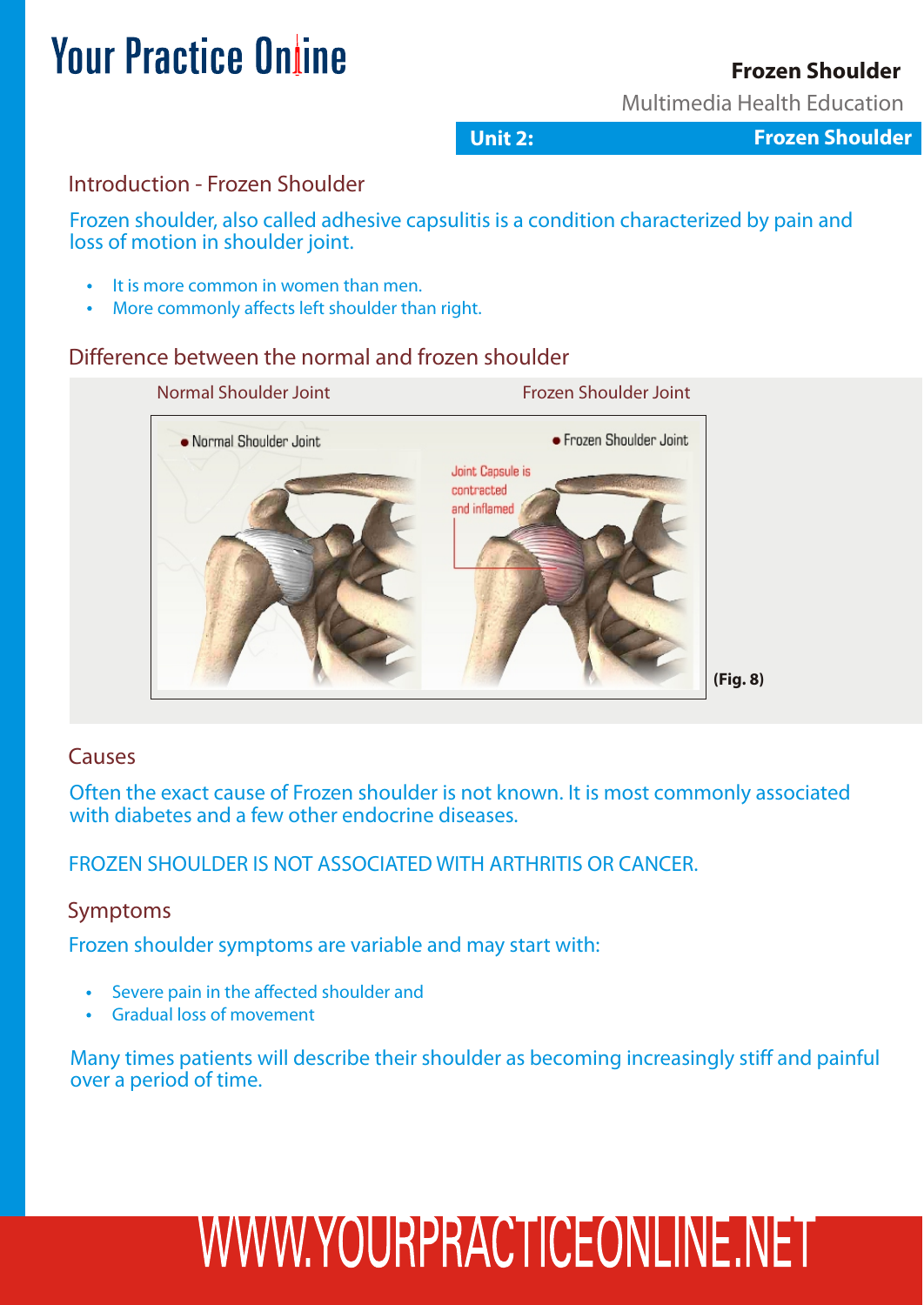#### **Frozen Shoulder**

Multimedia Health Education

**Unit 2: Frozen Shoulder** 

Typically the course of frozen shoulder occurs in three different phases that last about a year. Rarely it can last up to 3 years.

#### Stage one:

"Freezing" stage: In this stage the patient develops a slow onset of pain. As the pain worsens, the shoulder loses motion.

#### Stage two:

The "frozen" stage is marked by a slow improvement in pain, but the stiffness remains.

#### Stage three:

The final stage is the "thawing", during which shoulder motion slowly returns to normal.

#### Treatment Options

Frozen shoulder is a self limiting disease and symptoms usually subside after a year. Treatment is aimed at pain control and restoration of motion.

#### Conservative (Non Operative)

- Pain medication
- Physical Therapy to restore movement. You will be shown different exercises to improve your range of motion.
- Sometimes heat may be applied to reduce pain

#### Non Conservative (Operative)

This is when the conservative treatment does not work or works temporarily. Then your surgeon may ask you to undergo Surgical Intervention.

Surgery is performed under local anaesthesia or general anaesthesia and involves cutting the tight ligaments & capsule. It also involves removal of the scar tissues from the affected shoulder. It can be performed with an arthroscope or with an open technique (larger incision). The primary advantage of arthroscopic technique is a shorter recovery time.



**(Fig. 9)**

*(Refer fig. 9 )*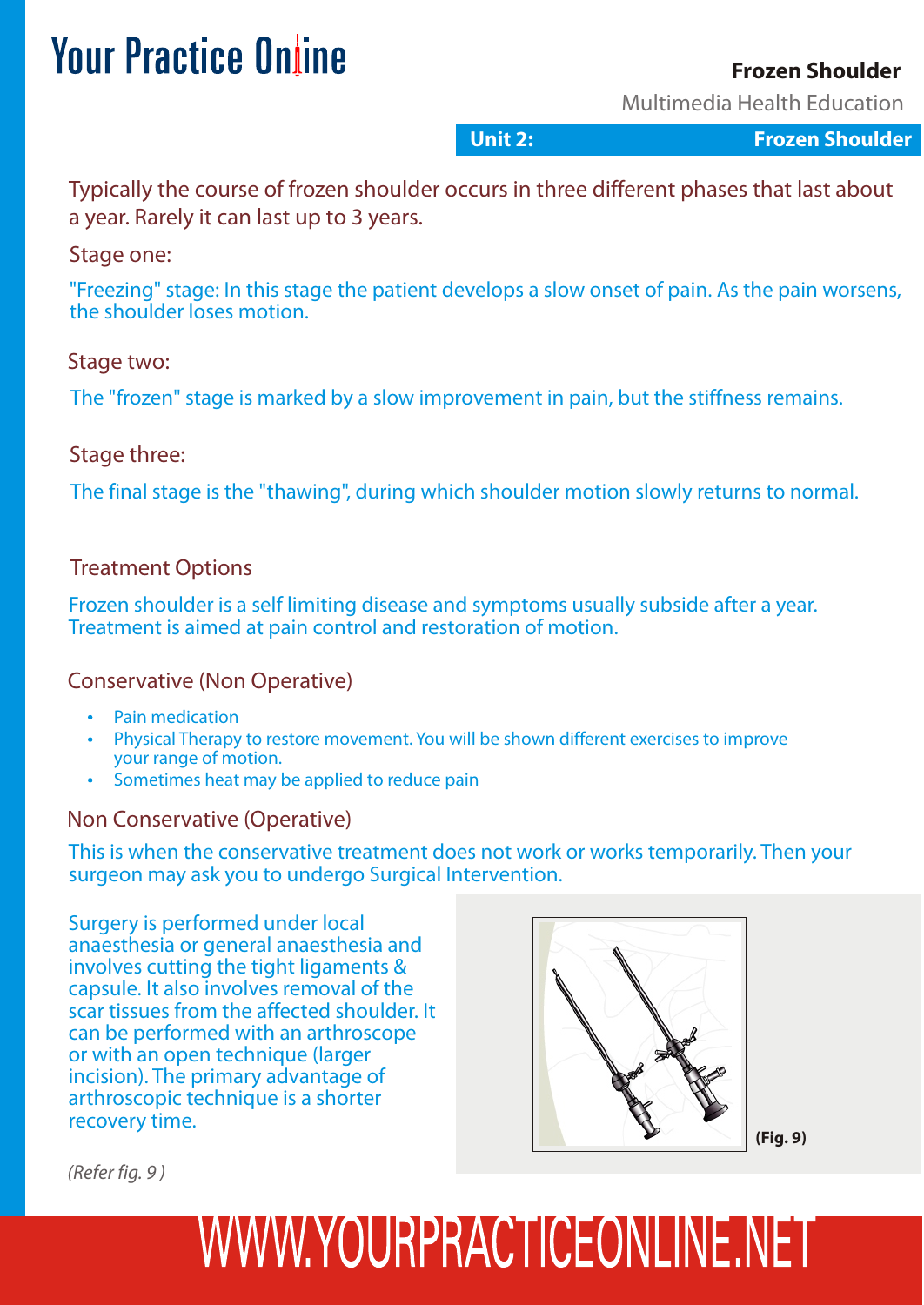#### **Frozen Shoulder**

Multimedia Health Education

#### Procedure

Surgery for frozen shoulder involves cutting the tight ligaments & capsule and remove the scar tissue from the affected shoulder.

*(Refer fig. 10 )*

In an arthroscopic procedure, two or three small incisions are made. Each incision is called a portal.

In one portal, the arthroscope is inserted to view the shoulder joint. Along with the arthroscope, a sterile solution is pumped to the joint which expands the shoulder joint, giving the surgeon a clear view and room to work.

*(Refer fig. 11 )*

With the images from the arthroscope as a guide, the surgeon can look for any pathology or anomaly.

*(Refer fig.12)*

The large image on the television screen allows the surgeon to see the joint directly and to determine the extent of the injuries, and then perform the particular surgical procedure, if necessary.



**Unit 3:** Frozen S Procedure



**(Fig. 10)**



**(Fig. 11)**



**(Fig. 12)**



**(Fig. 13)**

Special instruments are inserted in the second portal to cut the inflamed ligaments. The tight capsule is also released.

*(Refer fig.13)*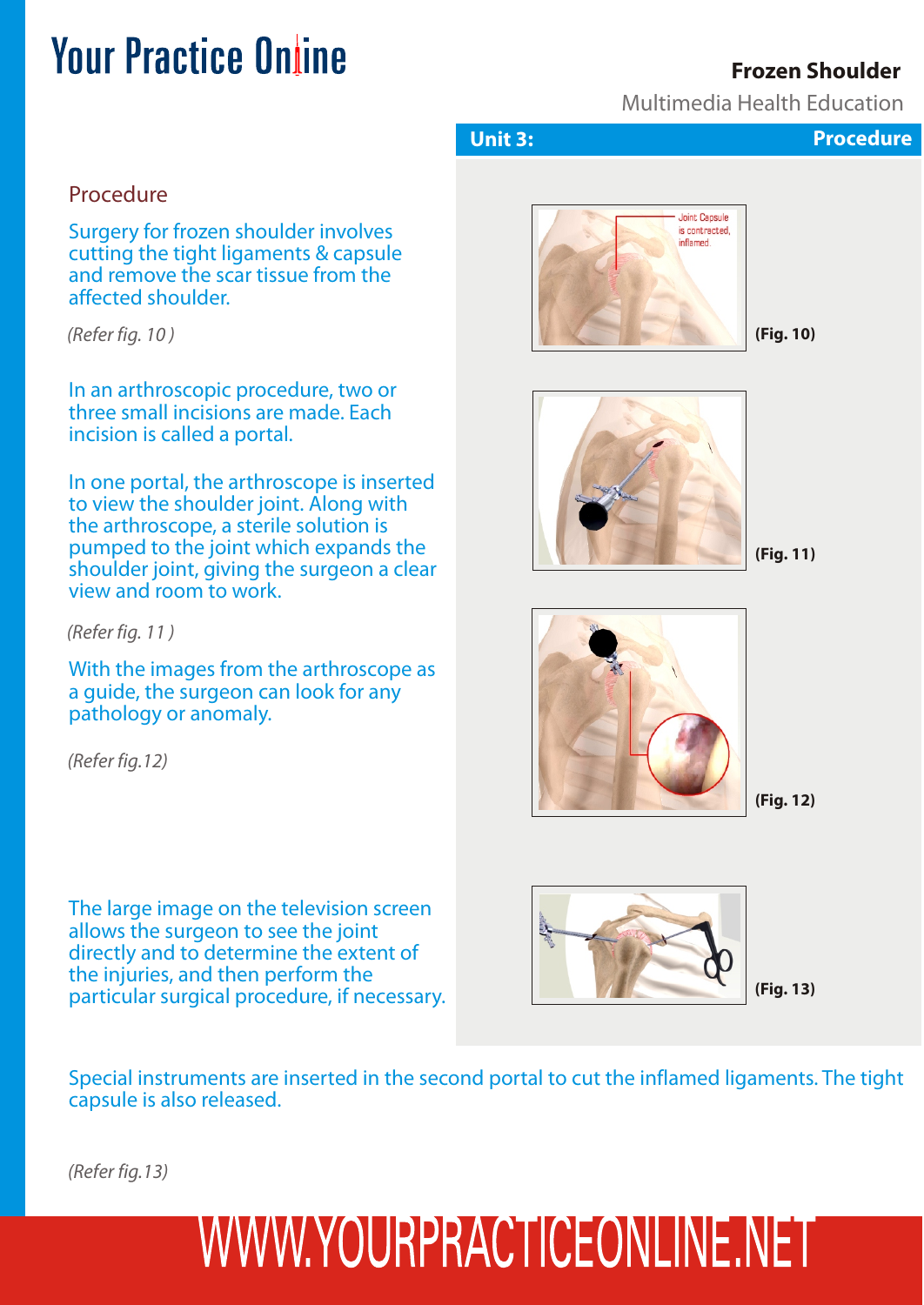#### **Frozen Shoulder**

Multimedia Health Education

After treating the problem, the incisions (portals) are closed by suturing or by a Tape and you are then taken to the recovery room.

*(Refer fig.14)*

**Unit 3: Procedure**



**(Fig. 14)**

#### Post-op Recovery

- You will be taken to the recovery room before being transferred to the ward.
- A bandage will be around the operated shoulder.
- Once you are recovered your drip will be removed and you will be shown a number of exercises to do.
- Your surgeon will see you prior to discharge and explain the findings of the operation and what was done during surgery.
- Pain medication will be provided and should be taken as directed.
- You can remove the bandage in 24 hrs and place dressings provided by your surgeon over the wounds.
- It is NORMAL for the shoulder to swell after the surgery. Placing Ice-Packs on the shoulder will help to reduce swelling. (Ice packs on for 20 min 3-4 times a day until swelling has reduced)
- You are able to drive and return to work when comfortable unless otherwise instructed.
- Please make an appointment 7-10 days after surgery to monitor your progress.

#### Rehabilitation

After surgery, there will be some pain in the arm for about a week and your arm may be placed in a sling for a short period of time. This allows for early healing.

A few surgeons will advise you to start using your arm straight away. The surgeon will provide a rehabilitation program based on your needs and the findings at surgery. This will include exercises to regain range of motion of the shoulder and strength of the arm.

#### Risks & Complications

Although uncommon, complications do occur occasionally during or following arthroscopy. Anaesthetic complications are uncommon and may include allergic reactions to medications and difficulty in breathing.

Local complications may include infection, phlebitis (blood clots of a vein), excessive swelling or bleeding, damage to blood vessels or nerves, and instrument breakage are the most common complications, but occur in far less than 1 percent of all arthroscopic procedures.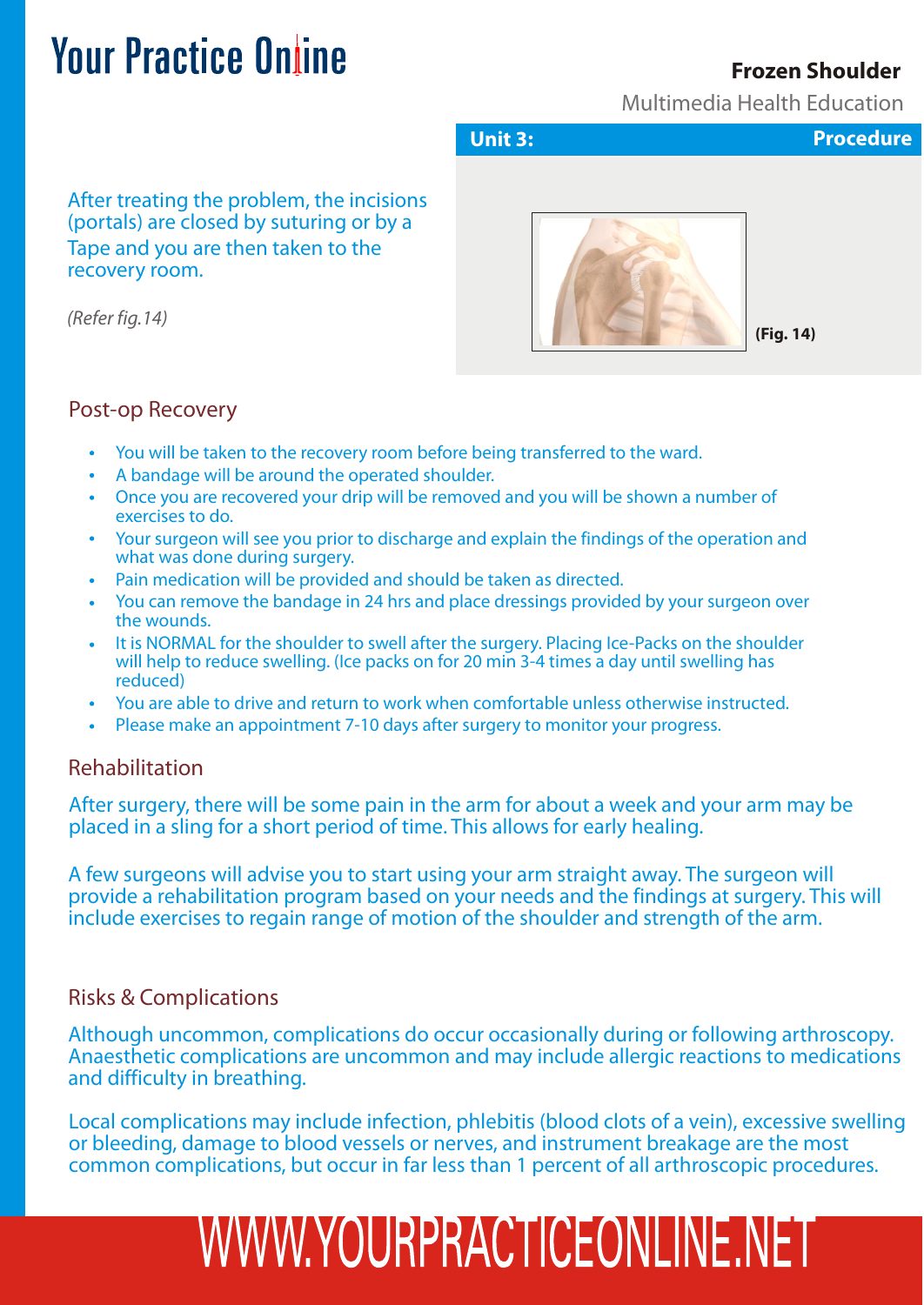#### **Frozen Shoulder**

Multimedia Health Education

**Unit 3:** Disclaimer

Summary

Although every effort has been made to explain the complications there will be complications that may not have been specifically mentioned. A good knowledge of this operation will make the stress of undertaking the operation easier for you to bear.

The decision to proceed with the surgery is made because the advantages of surgery outweigh the potential disadvantages. It is important that you are informed of these risks before the surgery.